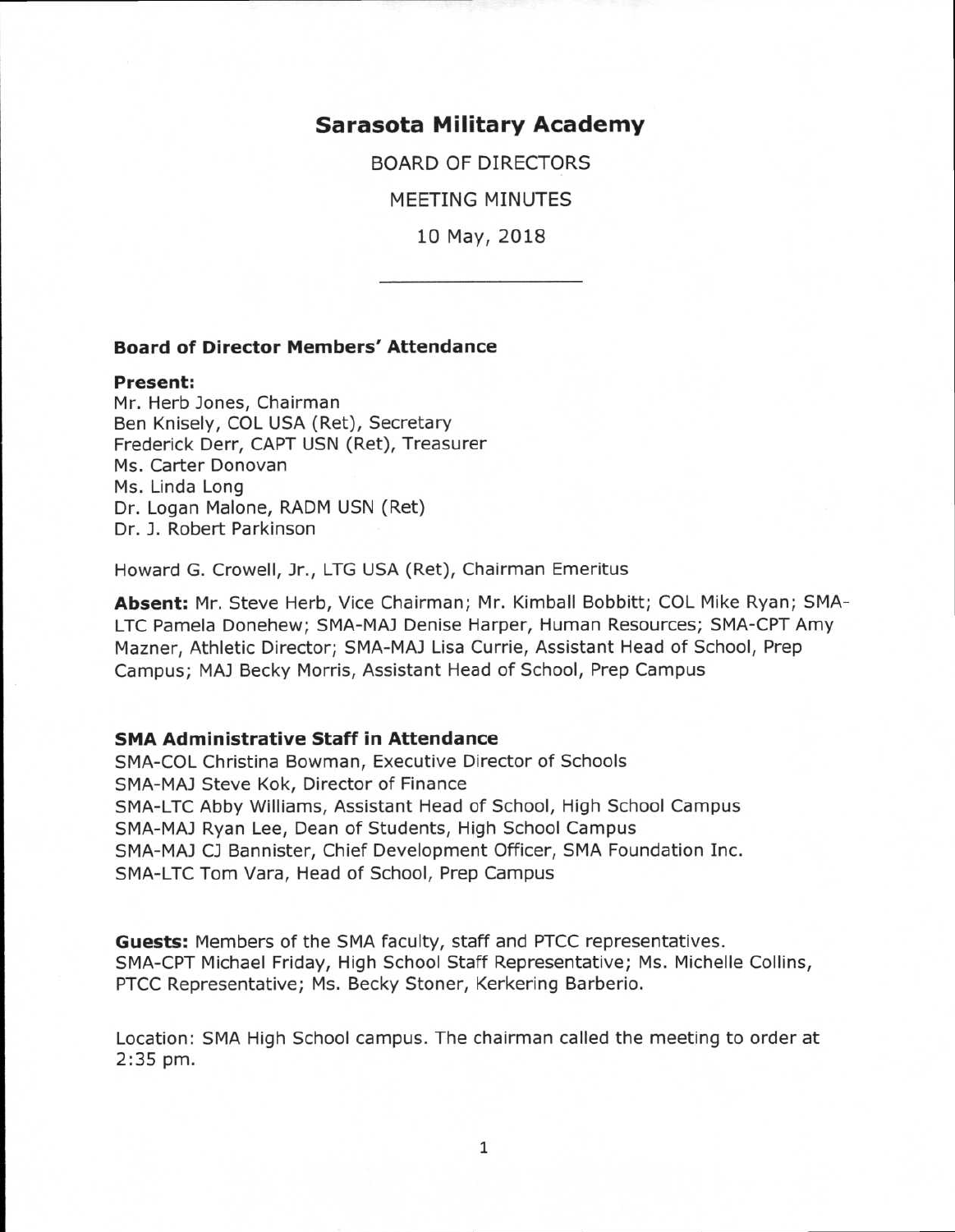Chairman Herb Jones introduced Ms. Becky Stoner with Kerkering Barberio. Dr. Logan Malone motioned for approval of the 990 report; CAPT Frederick Derr seconded the motion and the board unanimously approved.

# **Motion to Approve the Minutes from the 4 April 2018 meeting:**

Chairman Herb Jones motioned for approval of the 4 April, 2018 minutes; CAPT Derr seconded the motion and the board unanimously approved with the correction noted.

# **Executive Director of School Report / SMA Head of High School Report:**

SMA-COL Christina Bowman reported enrollment numbers for the 2018-2019 school year for both High School and Prep.

Ms. Carter Donovan asked SMA-COL Bowman if she had any concerns about hiring highly qualified teachers. SMA-COL Bowman responded that the Academy is in the process of hiring and retaining highly effective teachers.

SMA-COL Bowman stated her concern regarding the possible sale of the Lemon Avenue Parking lot that is currently leased from the Housing Authority. She also reported the anticipated decrease of next school year's millage funds from the district due to the creation of the district's own law enforcement office. There is an anticipated increase in the PECO funds received for next school year, but there is no reported amount to date and it is not expected to cover the significant loss of millage funds. Once that amount has been finalized, the budget for 2018-2019 school year will be completed. SMA-COL Bowman stated this was just brought to her attention and the Academy will need to adjust the proposed 1:1 technology program among other adjustments. LTG Howard Crowell stated the need to continue to make district aware of how the decrease of millage funds for one year impacts our school and cadets. SMA-COL Bowman agreed by stating a meeting with Dr. Bowden has been requested.

**Human Resources Manager Report:** SMA-MAJ Denise Harper provided a readahead report. SMA-COL Bowman mentioned the official call to our new Head of School, Mr. Fred Fout, will happen this evening and thanks Ms. Linda Long and LTG Crowell for their input in the process.

**SMA Prep Head of School Report:** SMA-LTC Tom Vara provided a read-ahead report and progress to date. He mentioned the success of the pep rally starting off the testing season along with cadets being more engaged during testing. He also mentioned the Interact Club raised 5k for a well in Sudan.

SMA-LTC Vara discussed available positions for next school and the interviewing process as well as implementing a mentor program to assist in the transition of new hires into the SMA culture.

Chairman Jones inquired about the artist, cadet Elisa Uzcategui, in which SMA-LTC Vara stated she was recognized in the paper but would like to create a large print to place in the school.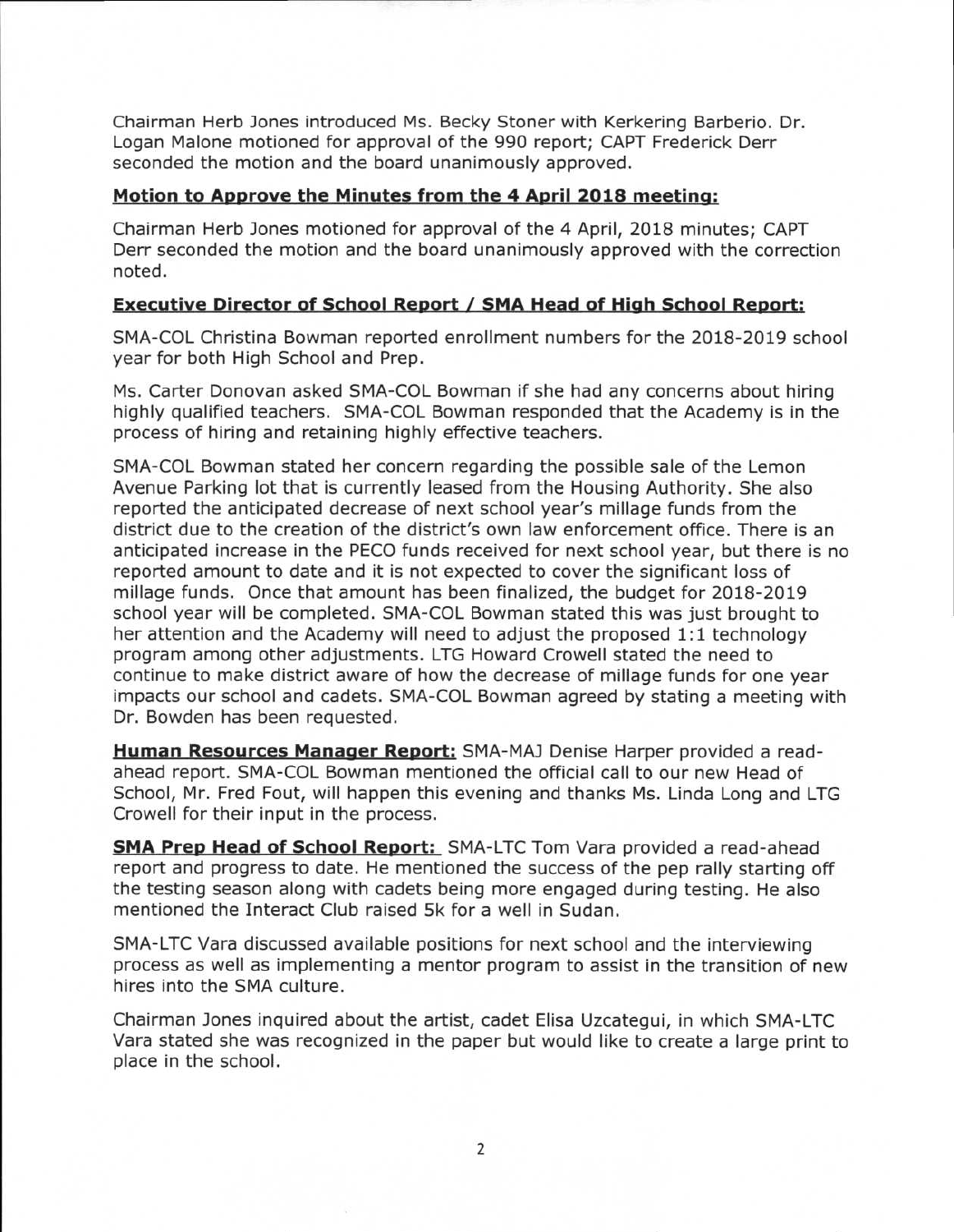**SMA Prep Athletics:** SMA-CPT AJ Brown provided a read-ahead report. SMA-LTC Vara mentioned the Golf team won the Golf Championships for the second year in a row with 1-2 strikes to 1<sup>st</sup> Place last year to 22 strikes to 1<sup>st</sup> Place this year.

**SMA HS Athletics:** No report was provided.

**Staff Representatives:** SMA-CPT Michael Friday provided a read-ahead report for the high school. LTG Crowell mentioned that two Army retirees attended with him as guests to our formation and were very impressed.

**SAI/Commandant's Report:** COL Ryan provided a read-ahead report.

**IB Report:** A full year-end report will be provided at the next Board meeting.

**MYP:** SMA-MAJ Lisa Currie provided a read-ahead report. SMA-LTC Vara mentioned they are still working on AdvancED and continued IB training. He stated new instructors will now wait a year for training.

**Treasurer's Report:** CAPT Derr provided a read-ahead report. COL Ben Knisely motioned for approval of report; Dr. Logan Malone seconded the motion and the board unanimously approved.

**PTCC Report:** Ms. Michelle Collins provided a read-ahead report for the High School and a report for the Prep was provided. Ms. Collins mentioned the new members and officers have been elected for the 2018-2019 school year. She also mentioned the total grant funds of 6k were awarded for cadet athletics and activities.

**Chairperson's Report:** N/A

**Old Business:** N/A

**New Business:** N/A

**Questions:** N/A

**Comments:** N/A

The next SMA Board meeting will be held on Wednesday, 6 June, 2018 at 2:30 pm at the high school conference room. The next SMA Foundation Board meeting will be held on Wednesday, 6 June, 2018 at 1:00 pm at the high school conference room. The chairman adjourned the meeting at 4:00 pm.